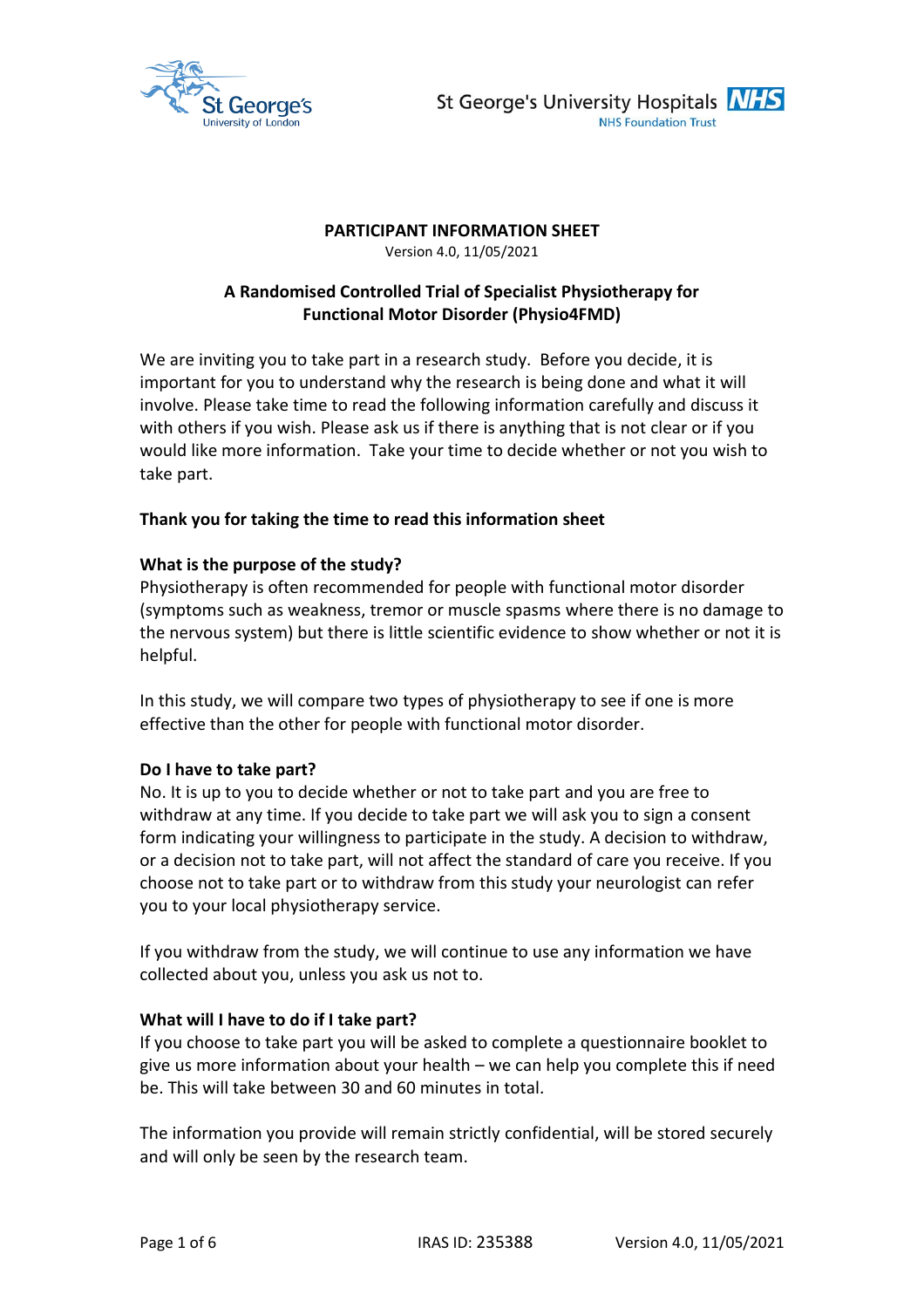### **Treatment groups**

You will then be allocated by chance to one of two treatment groups.

### **Group 1**

Participants in this group will be referred to their local physiotherapy service for standard physiotherapy treatment. If you are currently receiving physiotherapy or have recently been discharged, a letter summarising your consultation with your neurologist will be sent to your local physiotherapy team. You will receive a copy of this letter.

### **Group 2**

Participants in this group will receive the research physiotherapy programme at a physiotherapy department near where you saw your neurologist. The physiotherapy will involve between 6 and 9 physiotherapy sessions, which will be scheduled over three weeks. The physiotherapist will then follow you up after three months, in person or over the telephone, to see how you are going.

### **Both Groups**

We will ask you to complete the questionnaire booklet again six months after you have signed up to the study and again after 12 months. Repeat questionnaire booklets will be sent to you by post with a return-paid envelope. You will also be given the option of completing the questionnaires by telephone, or a secure online (internet) form. We will remind you by telephone or email if you forget to fill in the booklet.

You will also be contacted by telephone after you have completed your physiotherapy treatment. We will ask you to describe the treatment you received and rate your satisfaction with this treatment. We will not share this information with your physiotherapist.

#### **How do you decide which group I am in?**

You will be assigned to one of the two groups by chance.

At the moment we do not know if one type of physiotherapy is better than another. We will compare two different physiotherapy approaches by selecting the group you are assigned to by chance, using a computer programme. You will have a 50:50 chance of being in either group.

#### **How long will I be in the study?**

If you agree to take part you will be in the study for 12 months. After this you will return to standard NHS care.

We will also ask for your permission to contact you to find out about your health after you complete the study. We would like to find out how your health changes after two years, five years and ten years. You may choose to opt out of this part of the study. Also, at any time you may ask for your contact details to be removed from this list and you will no longer be contacted.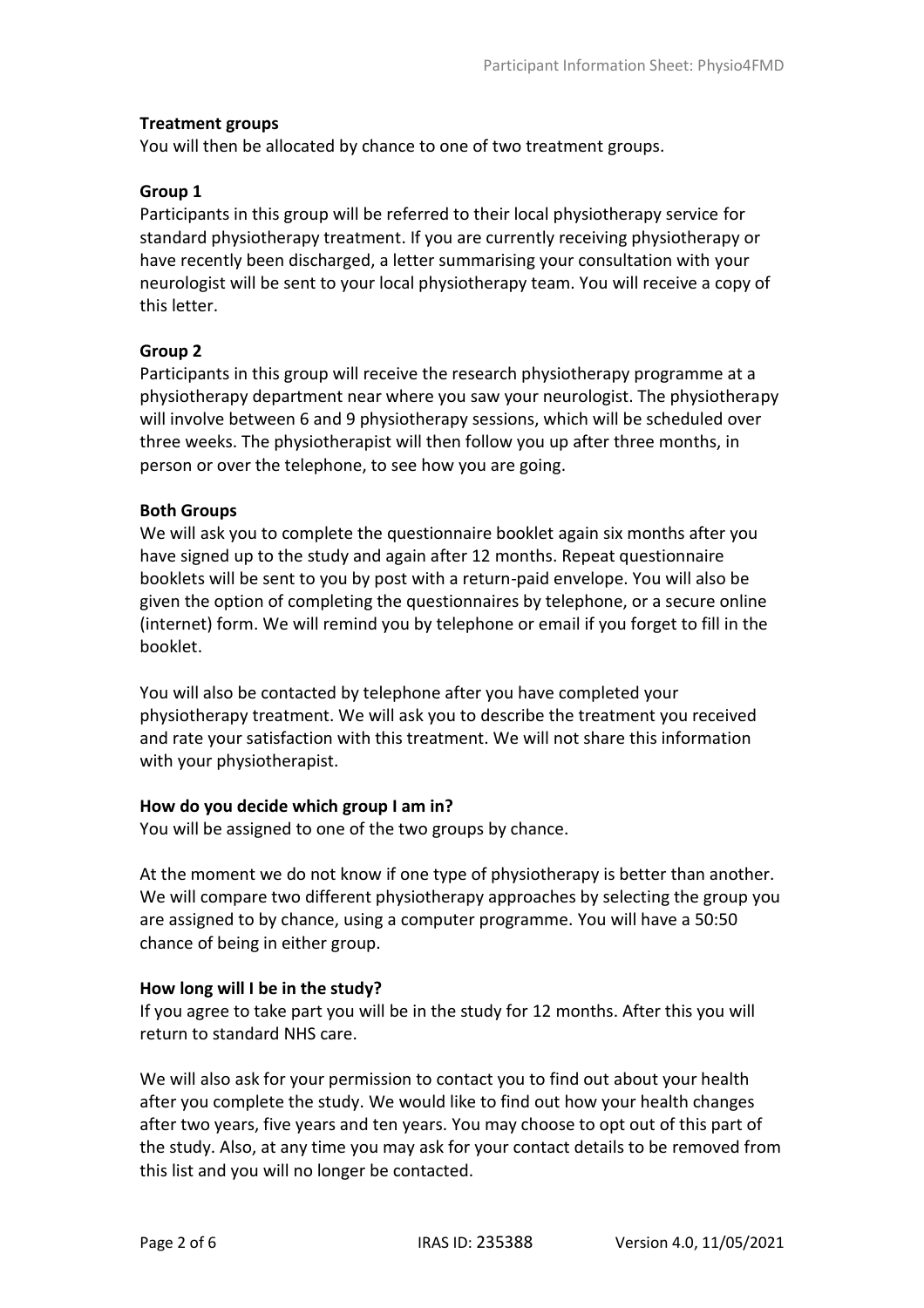#### **Expenses and Payments**

We will reimburse your travel costs to your physiotherapy appointments up to the value of £25 per visit.

### **What are the benefits of taking part?**

We cannot promise that the study will help you, but the information from this study may help improve future physiotherapy treatment of functional motor disorder. We also hope to increase awareness of functional motor disorders amongst physiotherapists and other health care professionals.

### **What are the possible risks?**

Physiotherapy is considered a standard and safe treatment for people with functional motor disorder. We believe there are no additional risks in taking part in this research study.

### **What about COVID-19?**

As you are likely aware, due to the outbreak of COVID-19 (Coronavirus), NHS Trusts are taking extra steps to ensure both staff and patients are kept safe at all times and to prevent any further spread.

As part of this you will be asked to follow our Hospital policies on social distancing and Personal and Protective Equipment (PPE) whilst you attend on-site.

Staff will be adhering to strict cleanliness guidelines and, in some cases, this may mean wearing PPE, such as a face mask, a plastic gown and/or gloves.

You may bring a support person or carer to appointments if you need to, but where possible, please attend on your own.

Please don't attend hospital if you:

- 1) Are under current instruction from your doctor that you should be isolating and avoiding social contact.
- 2) Have a household member, or are yourself, currently experiencing any COVID-19 symptoms, in which case you must stay at home and please contact us so we can postpone any appointments.

Depending on the hospital policy at the time of your appointment, you may be contacted by a member of the research or treatment team prior to appointments to check for COVID-19 symptoms.

If you do not feel comfortable attending the hospital for treatment due to COVID-19, you are under no obligation to participate in the research. If this is the case or you have any additional concerns or questions regarding COVID-19, please use the contact details of the local hospital team, provided in the following section of this Information Sheet.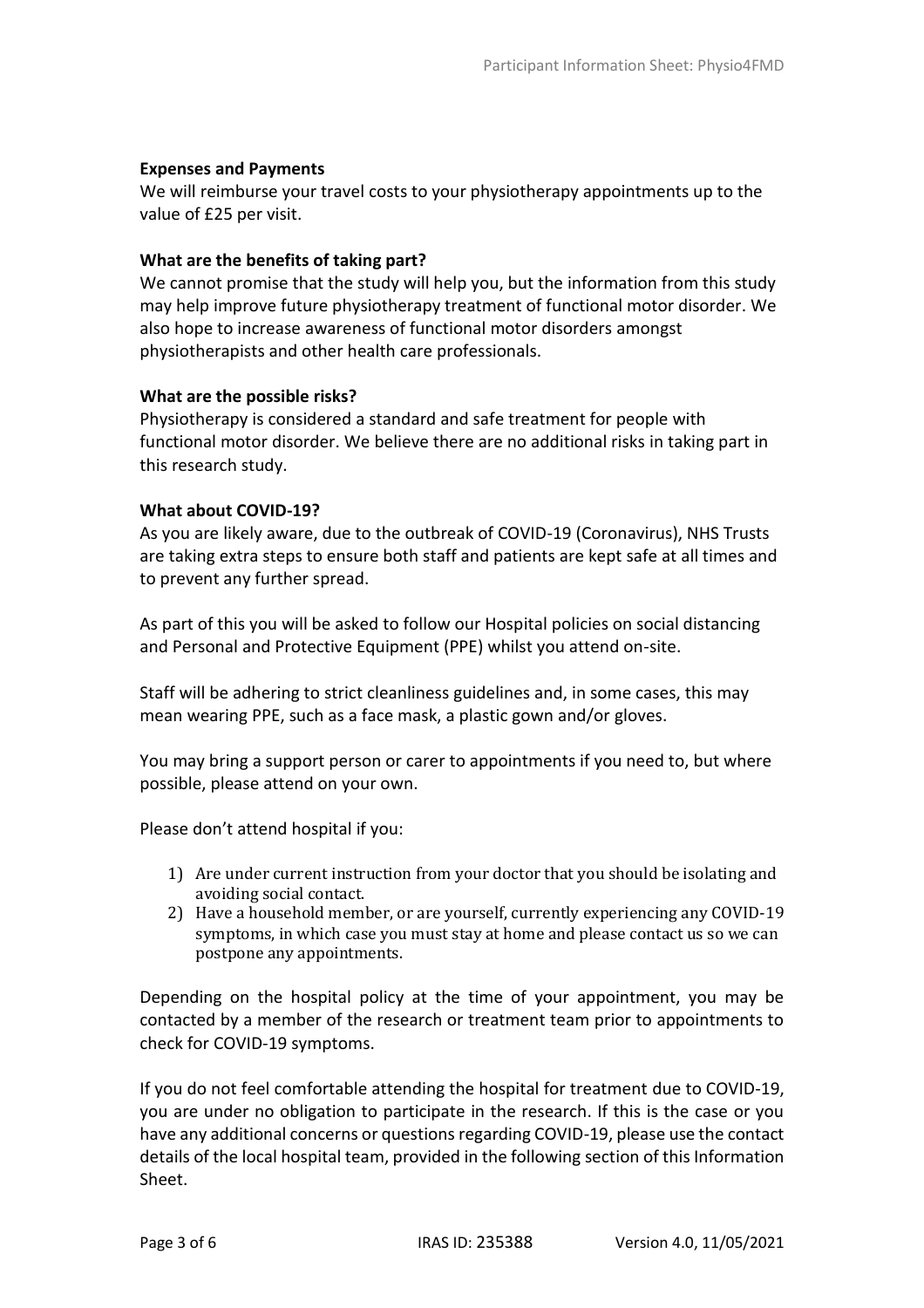### **What if there is a problem?**

We do not anticipate anybody to come to any harm by taking part in this study. If you have a concern about any aspect of this study, you should ask to speak to the person in charge of this study at your hospital/neurology department. Their contact details are:

Dr Glenn Nielsen (Principal Investigator), telephone number: 020 8266 6858.

If you remain unhappy and wish to complain formally, you can do this via the NHS Complaints Procedure. The Patient Advice and Liaison Service (PALS) can support you through this process. Contact PALS via your hospital switchboard.

### **Will my taking part be kept confidential?**

Yes. We will follow ethical and legal practice and all information about you will be handled in confidence. You will be allocated a unique study code in order to keep any information stored about you confidential. All research staff not directly involved with you will only know you by this code. Information will be stored on a secure password protected computer database and will only be accessible to the research team and potentially by regulatory authorities for auditing and monitoring purposes. When the results of the study are reported, individuals who will have taken part will not be identified in any way.

St Georges, University of London is the sponsor for this study based in the United Kingdom. We will be using information from you and/or your medical records in order to undertake this study and will act as the data controller for this study. This means that we are responsible for looking after your information and using it properly. St Georges, University of London may keep information collected for the purpose of the study up to 10 years after the study has finished. This is to ensure integrity of the results. All data will be stored in a secure manner.

St Georges University Hospital will collect information from you and/or your medical records for this research study in accordance with our instructions.

St Georges University Hospital will use your name, contact details and other identifiers to contact you about the research study, and make sure that relevant information about the study is recorded for your care, and to oversee the quality of the study. Individuals from St Georges, University of London, St Georges University Hospital and regulatory organisations may look at your medical and research records to check the accuracy of the research study. St Georges University Hospital will pass these details to St Georges, University of London along with the information collected from you and/or your medical records. The only people in St Georges, University of London who will have access to information that identifies you will be people who need to contact you to as part of the research study you are involved in, and or audit the data collection process. The people who analyse the information will not be able to identify you and will not be able to find out your name or contact details.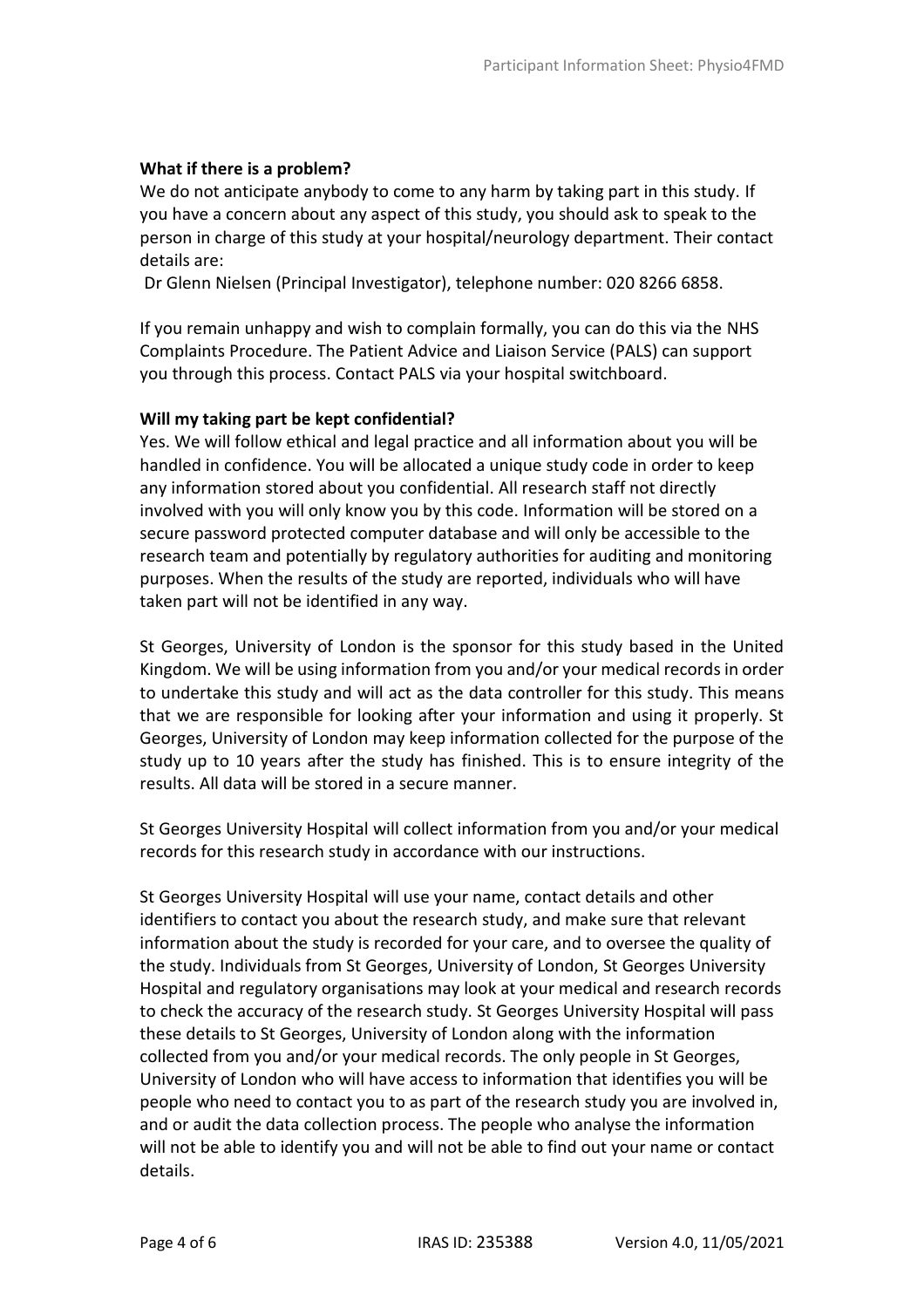St Georges University Hospital will keep identifiable information about you from this study for 10 years after the study has finished.

Your rights to access, change or move your information are limited, as we need to manage the data in specific ways to ensure the research we conduct is reliable and accurate. If you withdraw your consent to participate in a research project, this will not mean we will have to remove all data as well. We will keep the information about you that we have already obtained to ensure research integrity is maintained in the public's interest. To safeguard your rights, we will strive to use the minimum personally-identifiable information possible.

You can find out more about how we use your information [https://www.stgeorges.nhs.uk/education-and-research/research/research-privacy](https://www.stgeorges.nhs.uk/education-and-research/research/research-privacy-notice/)[notice/](https://www.stgeorges.nhs.uk/education-and-research/research/research-privacy-notice/)

For general information on how the NHS uses research data please visit <https://www.hra.nhs.uk/information-about-patients/>

### **Will my GP be informed about my participation?**

Yes, we will send a letter to your GP informing them of your participation. Any medical or physiotherapy letters or reports from the study will be copied to you and your GP.

#### **How will the information be used?**

The findings of this research will be published in scientific journals and presented at conferences. You will be informed about the results by the researchers, who will provide you with a study newsletter informing you of the progress of the trial and a plain English summary of the results when the trial is completed. We will also let you know how to access the scientific publications.

The plain English summary will also be sent to online patient support organisations, such as www.FNDHope.org and www.FNDAction.org.

#### **Who is funding this research?**

Funding for this research is provided by the National Institute for Health Research (NIHR).

#### **Who has reviewed this study?**

This study has been reviewed and approved by the National Institute for Health Research (NIHR) and the Health Research Authority (HRA).

All research in the NHS is looked at by independent group of people, called a Research Ethics Committee, to protect your interests. This study has been reviewed and approved by the London – Surrey Borders Research Ethics Committee*.*